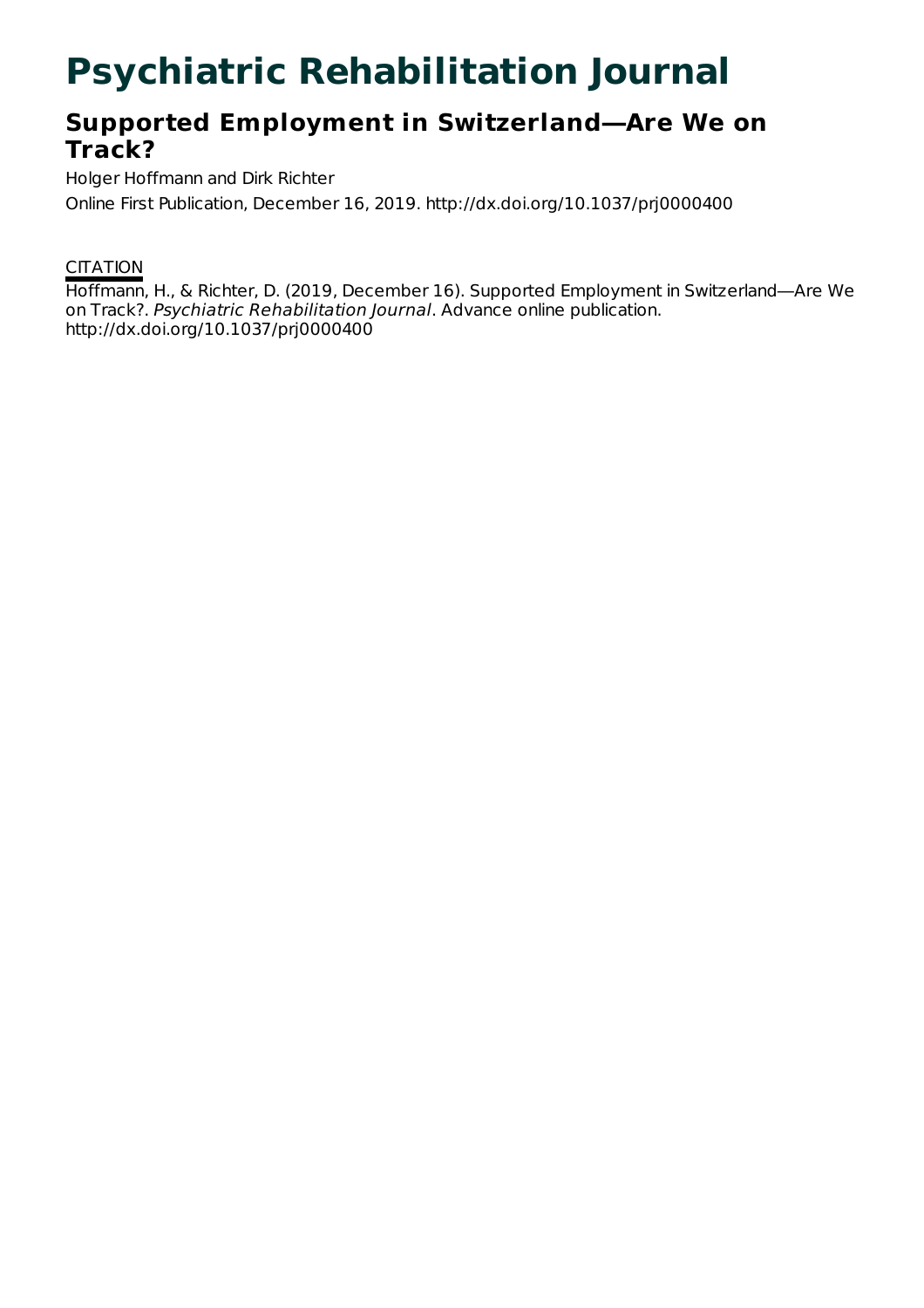

© 2019 American Psychological Association ISSN: 1095-158X

http://dx.doi.org[/10.1037/prj0000400](http://dx.doi.org/10.1037/prj0000400)

### Supported Employment in Switzerland—Are We on Track?

Holger Hoffmann Bern University Hospital for Mental Health, Bern, Switzerland, and Soteria Bern, Bern, Switzerland

Dirk Richter Bern University Hospital for Mental Health, Bern, Switzerland, and Bern University of Applied Sciences

*Objectives:* Supported employment (SE) was introduced to Switzerland in 2002. Since then, an increasing number of SE programs have been launched across Switzerland. This article reviews the state of SE in Switzerland. *Method:* Several Individual Placement and Support (IPS-SE) studies have been conducted in Switzerland. We reviewed the implementation, results, and possible future developments related to all Swiss IPS-SE studies. *Findings:* Studies have demonstrated that IPS-SE programs can be successfully implemented with excellent results in Switzerland, but most vocational rehabilitation programs do not provide SE. *Conclusions and Implications for Practice:* While SE is becoming the first choice for vocational rehabilitation in Switzerland, development and potential improvements are underway.

#### *Impact and Implications*

Switzerland has been an early adopter of SE programs in Europe, including several high-profile IPS-SE studies in recent decades. Nevertheless, large-scale implementation remains to be addressed.

*Keywords:* supported employment, Individual Placement and Support, psychiatric rehabilitation

Switzerland is one of the richest countries in the world, with a high education level, a low unemployment rate, a good social security system, and a long tradition of vocational rehabilitation with a range of community-based facilities. Swiss vocational rehabilitation provides both vocational reintegration and sheltered workshops. In most places, reintegration programs still assume the "first train, then place" principle. The Swiss Invalidity Insurance, which is a compulsory social insurance for all Swiss people, determines the financing and vocational reintegration programs (including supported employment **[**SE**]** programs). Its mission is to reintegrate people with disabilities into the work process. A pension is only paid if at least 40% disability remains after completion of reintegration programs. The Swiss Invalidity Insurance receives 1.4% of each employee's salary, with at least half assigned to the employer.

Although its mission statement is "reintegration precedes disability pension," the initiative to launch SE in Switzerland did not come from the Swiss Invalidity Insurance. Not until 2002, almost

10 years after the Individual Placement and Support (IPS) principles were first published in the United States (Becker & Drake, 1993), the first Swiss IPS-SE program started at the Center of Psychiatric Rehabilitation, University of Bern, and was evaluated by a randomized controlled trial (Hoffmann, Jäckel, Glauser, & Kupper, 2012 & Hoffmann, Jäckel, Glauser, Mueser, & Kupper 2014). The first author developed the program based on the IPS literature as well as visits to IPS-SE programs in New Hampshire, Boston, West Haven, and Rochester. The Swiss Invalidity Insurance funded the program from the beginning, and the Swiss National Research Foundation funded the evaluation. Zurich was next by participating in the European multicenter EQOLISE study [\(Burns et al., 2007\)](#page-3-0). In 2012, Lausanne launched the first IPS-SE program in the French-speaking part of Switzerland (Besse, Silva, Dutoit, & Bonsack, 2016).

#### **Key Study Results in Switzerland**

The EQOLISE study [\(Burns et al., 2007\)](#page-3-0) aimed to replicate U.S. IPS-SE randomized controlled trials in six European countries with different labor market conditions, unemployment rates, and social security systems. The pooled data showed that IPS-SE brought significantly more people back into the open labor market, had a lower dropout rate, and decreased inpatient hospital use, compared with prevocational training. However, differences occurred among the participating countries. The IPS centers in the Netherlands and Germany tended to perform less well than those in Switzerland, England, Italy, and Bulgaria. Thus, although the study demonstrated that IPS-SE could be successfully imple-

Holger Hoffmann, Center for Psychiatric Rehabilitation, Bern University Hospital for Mental Health, Bern, Switzerland, and Soteria Bern, Bern, Switzerland; Dirk Richter, Center for Psychiatric Rehabilitation, Bern University Hospital for Mental Health, and Health Division, Bern University of Applied Sciences.

Correspondence concerning this article should be addressed to Holger Hoffmann, Center for Psychiatric Rehabilitation, Bern University Hospital for Mental Health, Murtenstrasse 46, 3008 Bern, Switzerland. E-mail: [holger.hoffmann@upd.unibe.ch](mailto:holger.hoffmann@upd.unibe.ch)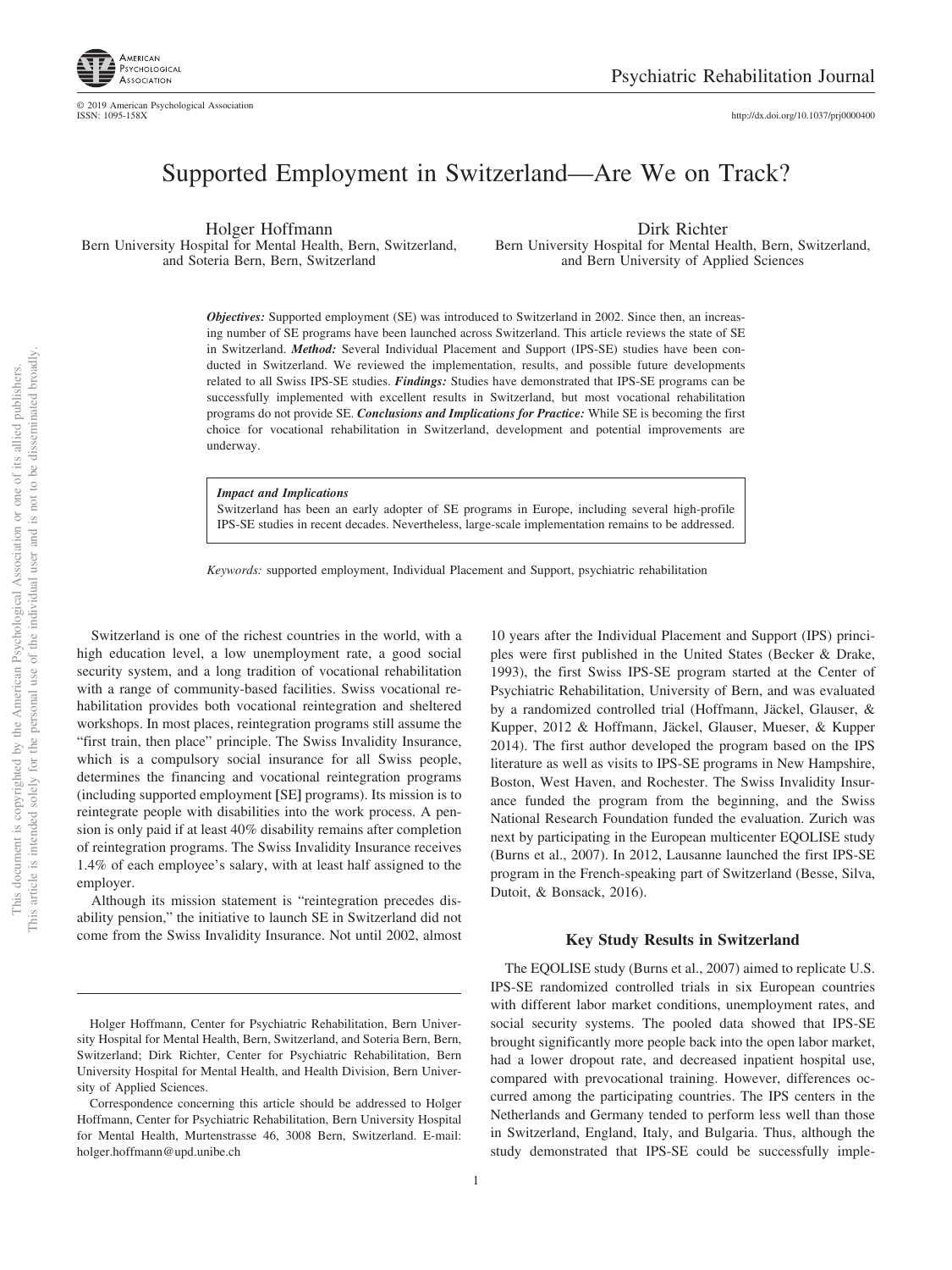mented outside the U.S., in Germany it led to an ongoing controversy about the advantages of IPS-SE.

The Bern IPS-SE trial addressed the broader implementation of SE in Switzerland by developing contracts with companies on an employee-leasing basis, according to which the payroll and further costs related to program participants became the IPS-SE agency's liabilities. Thus, the hiring company had no financial risk and no extra costs. This arrangement provided an incentive for the subscribing firm and time-unlimited support by employment specialists for the clients. Previously, the financing of vocational rehabilitation programs had always been time-limited. As a result, the Bern IPS-SE program became a model for German-speaking countries. In addition, the Bern trial had the worldwide longest followup, which showed that, after five years, the superiority of IPS-SE over the conventional, "first train—then place" programs was even more pronounced than after two years (Hoffmann et al., 2014). Furthermore, the study repeated the finding that employment in the general labor market reduced the use of psychiatric inpatient treatment and increased quality of life (Jäckel, Kupper, Glauser, Mueser, & Hoffmann, 2017). However, if the support by an employment specialist was time-limited, sustainment was much lower in terms of maintaining employment and income (Jäger et al., 2013).

A subsequent trial by the Zurich group confirmed that people with severe mental illness who were on disability for less than a year were 2.7 times more likely to reintegrate into the general labor market with IPS-SE than those receiving usual services [\(Viering,](#page-4-0) [Jäger, Bärtsch, et al., 2015\)](#page-4-0). The Zurich group also focused on factors that predicted the reintegration success in SE (Brantschen, Kawohl, Rössler, Bärtsch, & Nordt, 2014; Landolt et al., 2016; [Viering, Jäger, & Kawohl, 2015\)](#page-4-1). In their most recent paper, they showed that participants who obtained a job, as compared to those who did not, showed persistent increases in quality of life (Rössler et al., 2018).

#### **Implementation of SE**

In the past 16 years, SE programs have increased and diversified across Switzerland. An association of now over 100 organizations providing SE programs founded Supported Employment Switzerland in 2008 in order to promote the implementation and quality of SE in Switzerland. Swiss SE programs have variously targeted people with intellectual disabilities, immigrants, young people, and unemployed people without disabilities. For young people, programs, such as the "start2work" project in Bern, have emphasized supported education. In addition, SE interventions have also become well-established for preventing job loss.

The expansion of programs and target populations has, however, resulted in differences in the quality of SE programs, with few programs meeting the criteria defined by the IPS-Fidelity Scale (Bond, Becker, Drake, & Vogler, 1997; Bond, Peterson, Becker, & Drake, 2012). Contrary to the IPS model, programs often offer trainings in a protected environment or time-limited coaching by the employment specialist. Deviations from the standards of the IPS-Fidelity Scale often limit success (Bond, Becker, & Drake, 2011), but Supported Employment Switzerland decided in 2013 to create a corresponding quality label that would fit the labor market in Switzerland, which differs substantially from the U.S. job market. The threshold to the open labor market is higher in Switzerland due to higher educational standards, fewer entry-level jobs, and difficulty laying off workers. In addition, the requirement that employment specialists should be attached to one or two mental health treatment teams is not feasible in Switzerland because few mental health treatment teams exist, and psychiatrists treat most people with severe mental illness in their own practices. The zero-exclusion criterion of IPS is not feasible as well, because the Swiss Invalidity Insurance insists on preselection. Thus, Supported Employment Switzerland developed its own 29-item selfassessment instrument (Häberli et al., 2018), which includes, in addition to the IPS Fidelity Scale criteria, the stakeholders' view of SE (Strümpel, Stadler-Vida, & Giedenbacher, 2002) and elements of the European Union Supported Employment Toolkit (Evans, Mayrhofer, & Jahn, 2010). Unfortunately, this scale is neither fully operationalized nor yet validated.

Nevertheless, in Bern we found recently that our IPS-SE program in routine operation delivered very good results, including 46% of the 420 participants entering the general job market (Richter, Hunziker, & Hoffmann, 2019), 2.5 times higher than in "trainplace" programs (Richter & Hoffmann, 2019). Thus, IPS-SE in routine operation in Switzerland may compare to IPS in the U.S., although different selection factors make comparisons difficult. Despite our success, the Swiss Disability Insurance system increasingly allocates patients with schizophrenia to prevocational training programs rather than to SE. Therefore, people with severe mental illness may continue to receive prevocational training programs and only be entitled to a reintegration program if they have at least 50% functional work capacity of an ordinary person, which is rated by the patient's physician (family doctor or psychiatrist) without standardized criteria (Bundesamt für Sozialversicherung, 2018). We have great doubts about the effectiveness of this approach (Richter, Hertig, & Hoffmann, 2016).

#### **Outlook and Conclusions**

Despite these critical remarks, the implementation of SE is much more advanced in Switzerland than in the neighboring German-speaking countries, and the IPS-SE study outcomes accord with those of IPS programs in European and other non-U.S. countries (Modini et al., 2016; [Suijkerbuijk et al., 2017\)](#page-3-1). SE is becoming the first choice for vocational rehabilitation in Switzerland, but considerable potential for development and scope exists.

Based on our literature review and our experience, we recommend the following steps in Switzerland:

- (1) SE should increasingly address the preservation of jobs because keeping a job is easier than obtaining a new one, and SE has been shown to benefit employees by contributing to their mental health [\(Telle et al., 2016\)](#page-4-2).
- (2) Early rehabilitation interventions should start during (day-)hospital treatment because rehabilitative interventions are particularly effective in the first month of incapacity for work and the probability of resuming work decreases by half after only six months of inability to work (Hoffmann & Jäckel, 2015).
- (3) SE offered to adolescents should emphasize supported education in order to provide those with mental disor-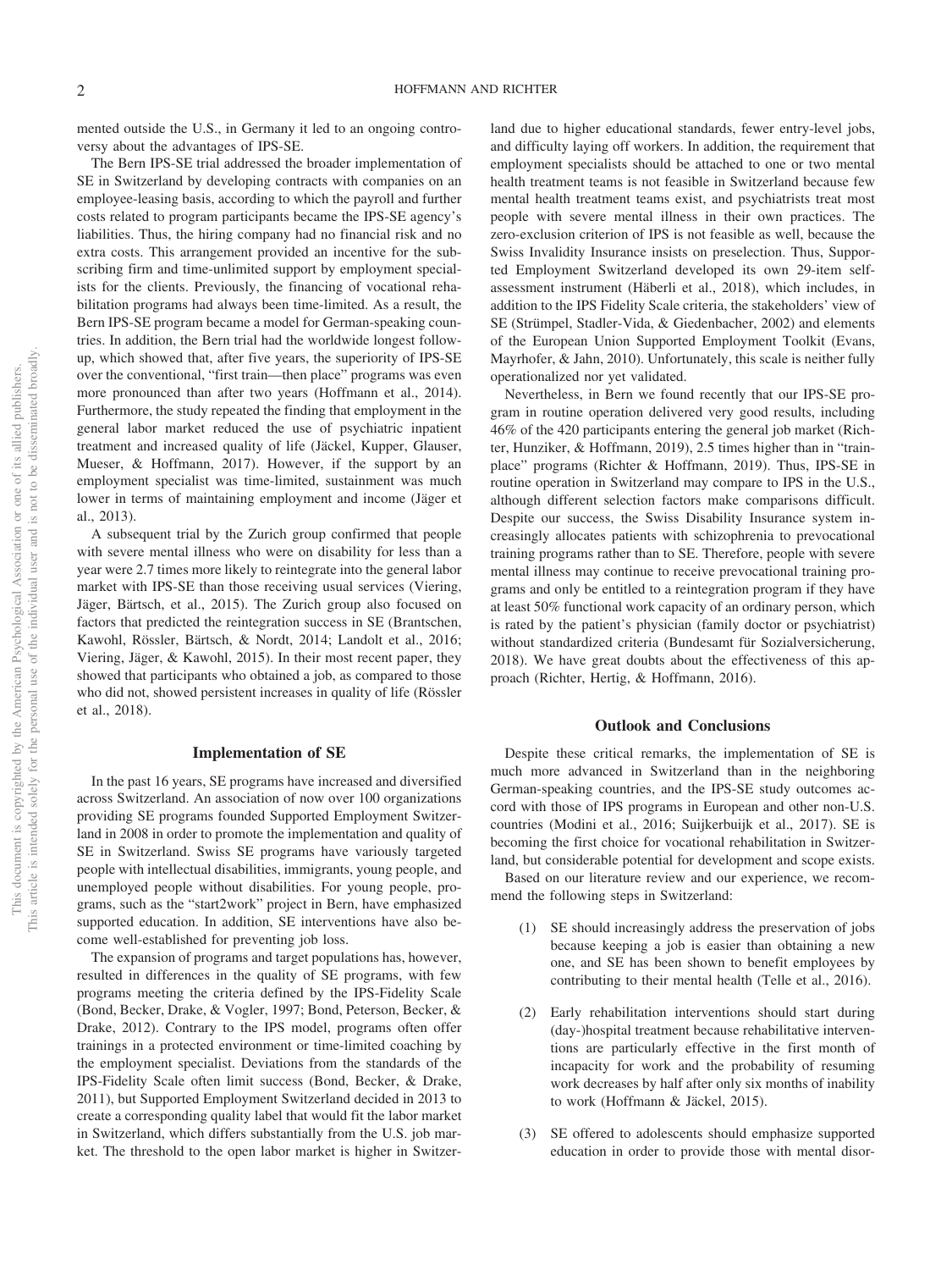ders a school degree and facilitate their entry into the general labor market.

- (4) Advanced training courses for IPS-SE employment specialists should be offered in order to enhance professional standards. Such training courses are currently offered at the Lucerne University of Applied Sciences and Arts.
- (5) The mission statement of the Swiss Invalidity Insurance—"reintegration precedes pension"—may prove unrealistic for people with severe mental illness and should be expanded by the paradigm "reintegration together with (partial) disability pension," which would enable people to make a living with a part-time job and encourage employers to offer jobs on a performancerelated pay basis.
- (6) Switzerland should create an operational and empirically tested quality label for IPS-SE and monitor compliance with appropriate audits. Until then, the original IPS-Fidelity Scale should be used.
- (7) Vocational reintegration programs— carried out with prevocational trainings within a protected framework of a sheltered workshop—should be waived pending the proof of their effectiveness or should only be provided to clients who have failed to be reintegrated into the first labor market.

#### **References**

- Becker, D. R., & Drake, R. E. (1993). *A working life: The Individual Placement and Support (IPS) Program*. Concord, NH: New Hampshire– Dartmouth Psychiatric Research Center.
- Besse, C. S., Silva, B., Dutoit, M., & Bonsack, C. (2016). Individual placement and support (IPS) for people with mental illness: A retrospective naturalistic study. *Swiss Archives of Neurology, Psychiatry and Psychotherapy, 167,* 215–221.
- Bond, G. R., Becker, D. R., & Drake, R. E. (2011). Measurement of fidelity of implementation of evidence-based practices: Case example of the SE-IPS Fidelity Scale. *Clinical Psychology: Science and Practice, 18,* 126 –141.<http://dx.doi.org/10.1111/j.1468-2850.2011.01244.x>
- Bond, G. R., Becker, D. R., Drake, R. E., & Vogler, K. M. (1997). A fidelity scale for the individual placement and support model of supported employment. *Rehabilitation Counseling Bulletin, 40,* 265–284.
- Bond, G. R., Peterson, A. E., Becker, D. R., & Drake, R. E. (2012). Validation of the Revised Individual Placement and Support Fidelity Scale (IPS-25). *Psychiatric Services, 63,* 758 –763. [http://dx.doi.org/10](http://dx.doi.org/10.1176/appi.ps.201100476) [.1176/appi.ps.201100476](http://dx.doi.org/10.1176/appi.ps.201100476)
- Brantschen, E., Kawohl, W., Rössler, W., Bärtsch, B., & Nordt, C. (2014). Supported employment—Improving competitive employment for people with mental illness: The role of motivation and social network. *Journal of Vocational Rehabilitation, 40,* 41– 47.
- Bundesamt für Sozialversicherung. (2018). *Kreisschreiben über die Integrationsmassnahmen* [Circular letter on integration procedure]. Bern, Switzerland: Author. Retrieved from [https://sozial](https://sozialversicherungen.admin.ch/de/d/6416/download) [versicherungen.admin.ch/de/d/6416/download](https://sozialversicherungen.admin.ch/de/d/6416/download)
- <span id="page-3-0"></span>Burns, T., Catty, J., Becker, T., Drake, R. E., Fioritti, A., Knapp, M.,... Wiersma, D. (2007). The effectiveness of supported employment for people with severe mental illness: A randomised controlled trial. *The Lancet, 370,* 1146 –1152. [http://dx.doi.org/10.1016/S0140-6736\(07\)](http://dx.doi.org/10.1016/S0140-6736%2807%2961516-5) [61516-5](http://dx.doi.org/10.1016/S0140-6736%2807%2961516-5)
- Evans, M., Mayrhofer, M., & Jahn, H. (2010). *European Union of Supported Employment toolkit*. Ghent, Belgium. European Union of Supported Employment. Retrieved from [http://www.euse.org/content/](http://www.euse.org/content/supported-employment-toolkit/EUSE-Toolkit-2010.pdf) [supported-employment-toolkit/EUSE-Toolkit-2010.pdf](http://www.euse.org/content/supported-employment-toolkit/EUSE-Toolkit-2010.pdf)
- Häberli, D., Jeanmaire, F., Müller, T., Schaufelberger, D., Schubert, M., Studer, F., & Van Middelaar, T. (2018). *Qualität von Supported Employment/Supported Education: Self-Assessment-Instrument für Organisationen, die SE/SEd umsetzen* [Quality of supported employment /supported education: Self-assessment instrument for organisations implementing supported employment /supported education]. Retrieved from [https://www.supportedemployment-schweiz.ch/files/WD7MTTC/](https://www.supportedemployment-schweiz.ch/files/WD7MTTC/q_instrument_ses_def_201803_formular_final.pdf) [q\\_instrument\\_ses\\_def\\_201803\\_formular\\_final.pdf](https://www.supportedemployment-schweiz.ch/files/WD7MTTC/q_instrument_ses_def_201803_formular_final.pdf)
- Hoffmann, H., & Jäckel, D. (2015). Frührehabilitation— ein Stiefkind der Psychiatrie **[**Early rehabilitation—A stepchild of psychiatry**]**. *Psychiatrische Praxis, 42,* 235–236.
- Hoffmann, H., Jäckel, D., Glauser, S., & Kupper, Z. (2012). A randomised controlled trial of the efficacy of supported employment. *Acta Psychiatrica Scandinavica, 125,* 157–167. [http://dx.doi.org/10.1111/j.1600-](http://dx.doi.org/10.1111/j.1600-0447.2011.01780.x) [0447.2011.01780.x](http://dx.doi.org/10.1111/j.1600-0447.2011.01780.x)
- Hoffmann, H., Jäckel, D., Glauser, S., Mueser, K. T., & Kupper, Z. (2014). Long-term effectiveness of supported employment: 5-year follow-up of a randomized controlled trial. *The American Journal of Psychiatry, 171,* 1183–1190.<http://dx.doi.org/10.1176/appi.ajp.2014.13070857>
- Jäckel, D., Kupper, Z., Glauser, S., Mueser, K. T., & Hoffmann, H. (2017). Effects of sustained competitive employment on psychiatric hospitalizations and quality of life. *Psychiatric Services, 68,* 603– 609. [http://dx.doi](http://dx.doi.org/10.1176/appi.ps.201600083) [.org/10.1176/appi.ps.201600083](http://dx.doi.org/10.1176/appi.ps.201600083)
- Jäger, M., Paras, S., Nordt, C., Warnke, I., Bärtsch, B., Rössler, W., & Kawohl, W. (2013). Wie nachhaltig ist Supported Employment? Eine katamnestische Untersuchung [How sustainable is supported employment? A follow-up investigation]. *Neuropsychiatrie, 27,* 196 –201.
- Landolt, K., Brantschen, E., Nordt, C., Bärtsch, B., Kawohl, W., & Rössler, W. (2016). Association of supported employment with cognitive functioning and employment outcomes. *Psychiatric Services, 67,* 1257– 1261.<http://dx.doi.org/10.1176/appi.ps.201500183>
- Modini, M., Tan, L., Brinchmann, B., Wang, M. J., Killackey, E., Glozier, N., . . . Harvey, S. B. (2016). Supported employment for people with severe mental illness: Systematic review and meta-analysis of the international evidence. *The British Journal of Psychiatry, 209,* 14 –22. [http://](http://dx.doi.org/10.1192/bjp.bp.115.165092) [dx.doi.org/10.1192/bjp.bp.115.165092](http://dx.doi.org/10.1192/bjp.bp.115.165092)
- Richter, D., Hertig, R., & Hoffmann, H. (2016). Psychiatrische Rehabilitation—von der Stufenleiter zur unterstützten Inklusion **[**Psychiatric rehabilitation—From the linear continuum approach towards supported inclusion**]**. *Psychiatrische Praxis, 43,* 444 – 449.
- Richter, D., & Hoffmann, H. (2019). Effectiveness of supported employment in non-trial routine implementation: Systematic review and metaanalysis. *Social Psychiatry and Psychiatric Epidemiology, 54,* 525–531. <http://dx.doi.org/10.1007/s00127-018-1577-z>
- Richter, D., Hunziker, M., & Hoffmann, H. (2019). Supported Employment im Routinebetrieb: Evaluation des Berner Job Coach Placement-Programms 2005–2016 [Supported employment in routine operation: Evaluation of the Bern Job Coach Placement program 2005–2016]. *Psychiatrische Praxis, 46,* 338 –341.
- Rössler, W., Kawohl, W., Nordt, C., Haker, H., Rüsch, N., & Hengartner, M. P. (2018). "Placement Budgets" for supported employment—Impact on quality of life in a multicenter randomized controlled trial. *Frontiers in Psychiatry, 9,* 462.<http://dx.doi.org/10.3389/fpsyt.2018.00462>
- Strümpel, C., Stadler-Vida, M., & Giedenbacher, Y. (2002). *Quality in practice: stakeholders' view of supported employment*. Vienna, Austria: European Centre for Social Welfare Policy and Research. Retrieved from<http://www.quip.at/QUIPInternational.pdf>
- <span id="page-3-1"></span>Suijkerbuijk, Y. B., Schaafsma, F. G., van Mechelen, J. C., Ojajärvi, A., Corbière, M., & Anema, J. R. (2017). Interventions for obtaining and maintaining employment in adults with severe mental illness, a network